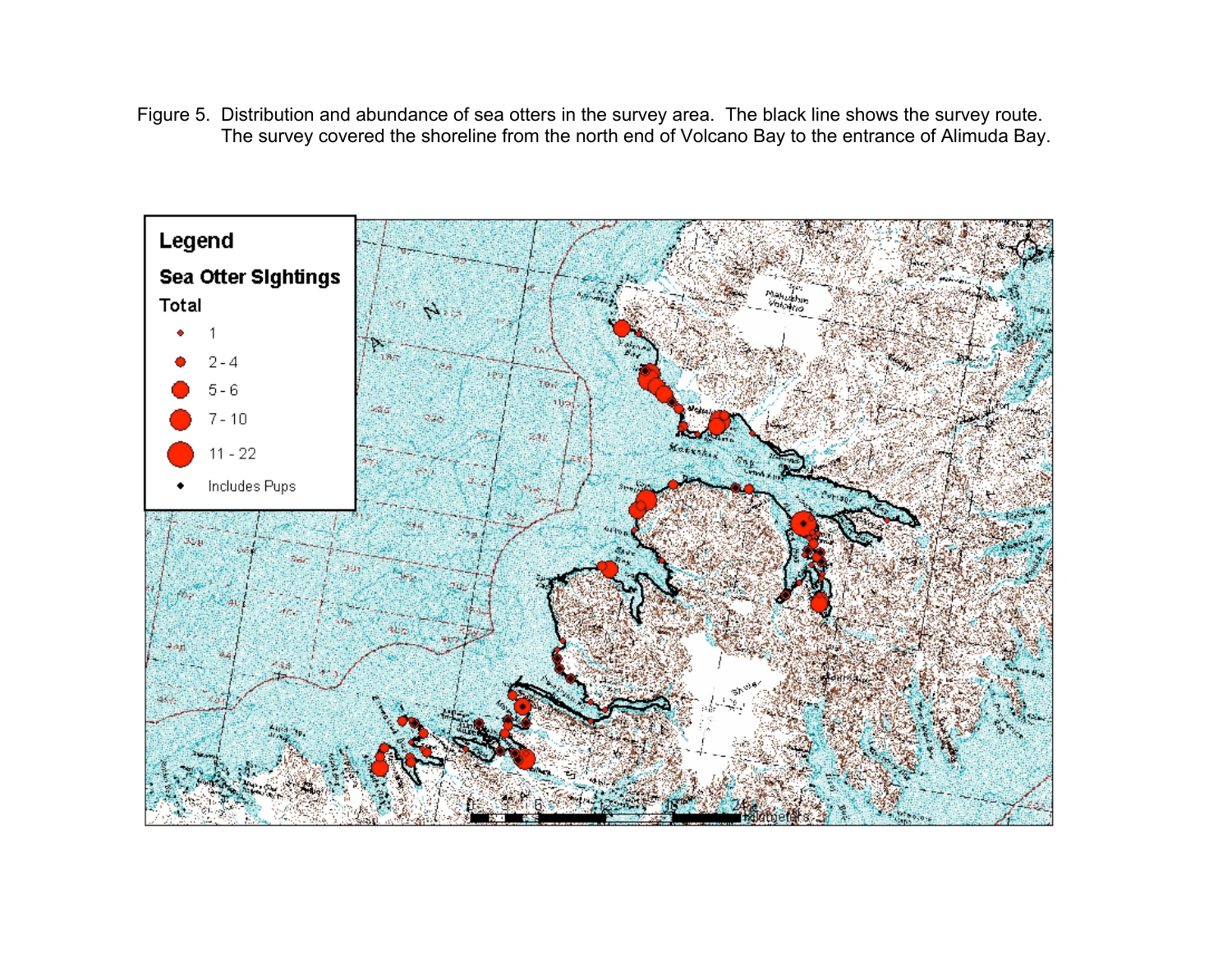## Table 1. Survey results for Anderson Bay, Naginak Cove and Udamak Cove

Date: January 11, 2005

Survey personnel: Randall Davis and Fred Weltz

Survey vessel: 17 ft aluminum skiff; boat speed ca. 6 knots

Weather: mostly cloudy/overcast; winds light and variable; Beaufort 1-2

Survey conditions: good

| Time  | <b>WPT</b> | Lat |        | Long |        | # adult otters          | pups         | General behavior | <b>Notes</b>           |
|-------|------------|-----|--------|------|--------|-------------------------|--------------|------------------|------------------------|
|       |            | Deg | Min    | Deg  | Min    |                         |              |                  |                        |
| 10:30 | 1          | 53  | 39.518 | 166  | 47.980 |                         |              |                  |                        |
| 10:37 | 2          | 53  | 37.894 | 166  | 47.429 |                         |              |                  |                        |
| 10.59 | 3          | 53  | 37.893 | 166  | 47.419 |                         |              |                  |                        |
| 11.13 | 4          | 53  | 38.294 | 166  | 48.403 |                         |              |                  |                        |
| 11:13 | 5          | 53  | 38.318 | 166  | 48.364 | 1                       |              | normal           | feeding on crab        |
| 11:18 | 6          | 53  | 38.500 | 166  | 48.350 | 1                       |              | normal           |                        |
| 11:25 | 7          | 53  | 38.747 | 166  | 48.550 | 1                       |              | normal           |                        |
| 11:43 | 8          | 53  | 39.393 | 166  | 48.469 |                         |              |                  |                        |
| 11:47 | 9          | 53  | 39.576 | 166  | 48.548 |                         |              | normal           |                        |
| 11:52 | 10         | 53  | 39.811 | 166  | 48.550 | 1                       |              | normal           |                        |
| 12:00 | 11         | 53  | 40.357 | 166  | 48.840 | $\overline{\mathbf{c}}$ | 1            | normal           |                        |
| 12:06 | 12         | 53  | 40.782 | 166  | 49.025 | $\overline{\mathbf{c}}$ | $\mathbf{1}$ | normal           | dependent pup          |
| 12:18 | 13         | 53  | 41.140 | 166  | 49.768 | $\overline{2}$          |              | normal           |                        |
| 12:30 | 14         | 53  | 40.775 | 166  | 50.105 |                         | 1            | normal           | dependent pup          |
| 12:39 | 15         | 53  | 40.520 | 166  | 50.282 | 1                       |              | normal           |                        |
| 12:47 | 16         | 53  | 40.550 | 166  | 49.305 | $\overline{2}$          |              | normal           |                        |
| 12:55 | 17         | 53  | 40.105 | 166  | 49.621 | 1                       |              | normal           |                        |
| 13:08 | 18         | 53  | 39.169 | 166  | 48.868 |                         |              |                  | end morning survey     |
| 14:29 | 19         | 53  | 39.106 | 166  | 49.160 |                         |              |                  | start afternoon survey |
| 14:46 | 20         | 53  | 39.173 | 166  | 50.318 | 1                       |              | normal           |                        |
| 15:03 | 21         | 53  | 38.461 | 166  | 51.118 | 1                       | 1            | normal           |                        |
| 15:33 | 22         | 53  | 39.076 | 166  | 51.400 |                         |              |                  |                        |
| 15:49 | 23         | 53  | 40.346 | 166  | 51.394 |                         |              |                  |                        |
| 16:05 | 24         | 53  | 41.502 | 166  | 52.170 |                         |              |                  |                        |
| 16:10 | 25         | 53  | 41.928 | 166  | 51.040 |                         |              |                  |                        |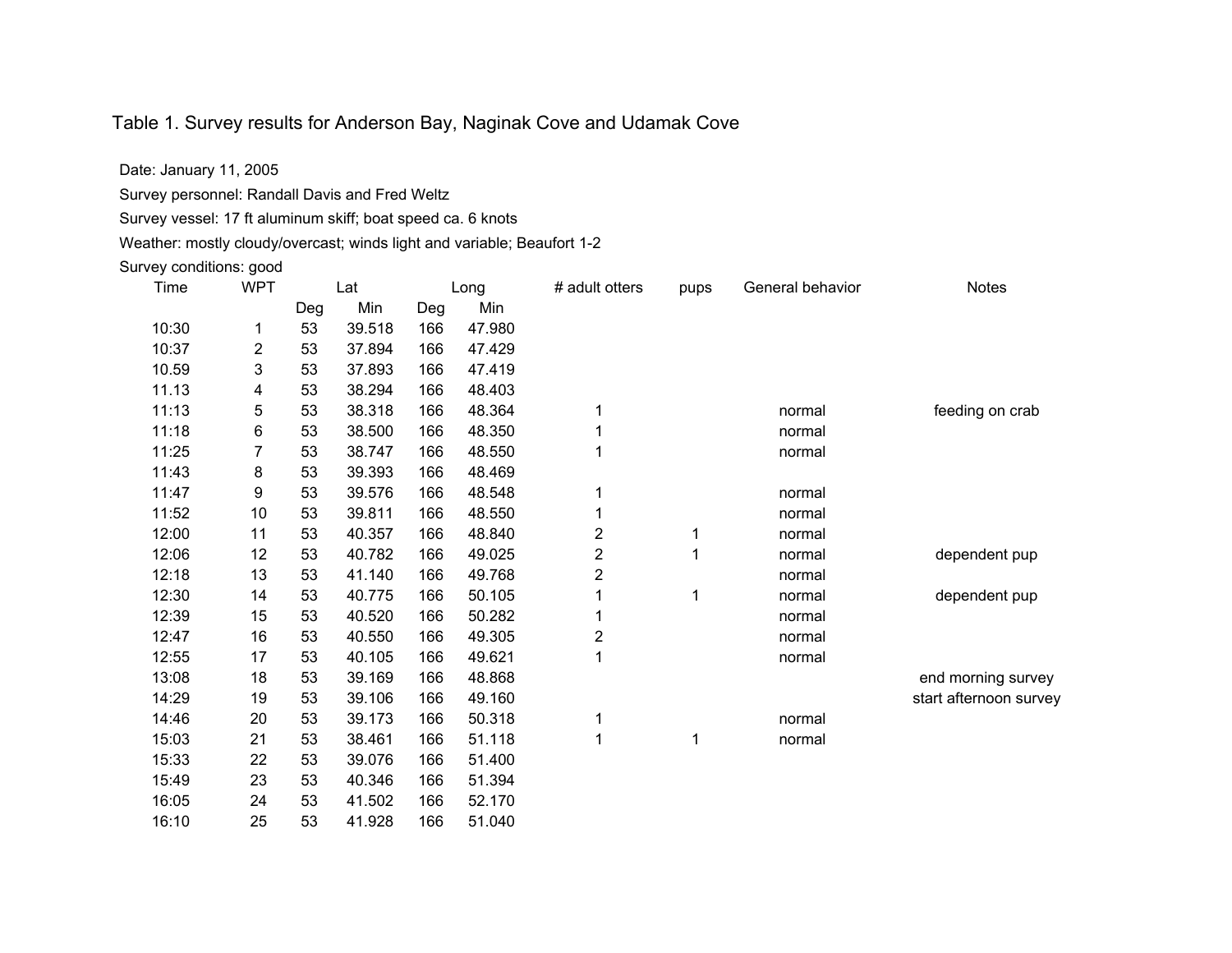| 16:12       | 26 | 53 | 41.978 | 166 | 50.876 | 19 | 3 | normal |            |
|-------------|----|----|--------|-----|--------|----|---|--------|------------|
| 16:33       | 27 | 53 | 41:495 | 166 | 49.895 |    |   | normal |            |
| 16:36       | 28 | 53 | 41.654 | 166 | 50.040 |    |   | normal |            |
| 16:42       | 29 | 53 | 42.336 | 166 | 50.314 |    |   | normal |            |
| 16:53       | 30 | 53 | 41.671 | 166 | 49.514 |    |   | normal |            |
| 17:00       | 31 | 53 | 41.36  | 166 | 49.636 |    |   |        | end survey |
| Total       |    |    |        |     |        | 41 |   |        |            |
| Grand total |    |    |        |     |        | 48 |   |        |            |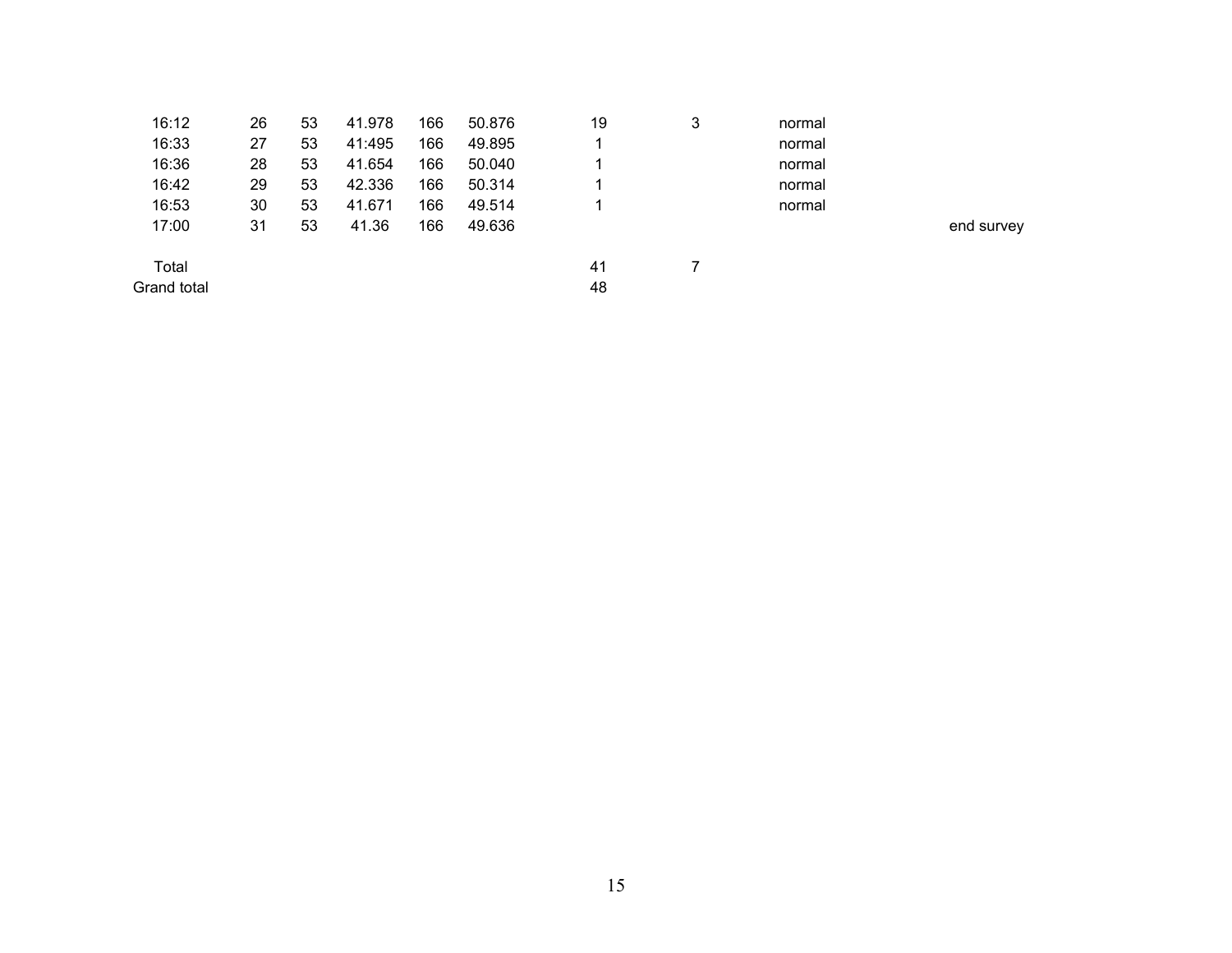#### Table 2. Survey results for Cannery Bay

Date: January 12, 2005

Survey personnel: Randall Davis and Fred Weltz

Survey vessel: 17 ft aluminum skiff; boat speed ca. 6 knots

Weather: overcast; moderate wind (5-15 knots); Beaufort 2-3

Survey conditions: moderate to poor

| Time        | <b>WPT</b> |     | Lat    |     | Long   | # adult otters | pups | General behavior | <b>Notes</b> |
|-------------|------------|-----|--------|-----|--------|----------------|------|------------------|--------------|
|             |            | Deg | Min    | Deg | Min    |                |      |                  |              |
| 10:56       | 32         | 53  | 41.928 | 166 | 44.637 |                |      |                  | Start survey |
| 11:05       | 33         | 53  | 42.037 | 166 | 44.885 |                |      |                  |              |
| 11:13       | 34         | 53  | 42.104 | 166 | 46.128 |                |      |                  |              |
| 11:24       | 35         | 53  | 42.594 | 166 | 47.139 |                |      |                  |              |
| 11:37       | 36         | 53  | 42.540 | 166 | 49.659 |                |      |                  |              |
| 11:52       | 37         | 53  | 41.936 | 166 | 47.540 |                |      |                  |              |
| 12:11       | 38         | 53  | 41.706 | 166 | 45.333 |                |      |                  |              |
| 13:17       | 39         | 53  | 41.841 | 166 | 44.547 |                |      |                  | End survey   |
| Total       |            |     |        |     |        | 0              | 0    |                  |              |
| Grand total |            |     |        |     |        | 0              |      |                  |              |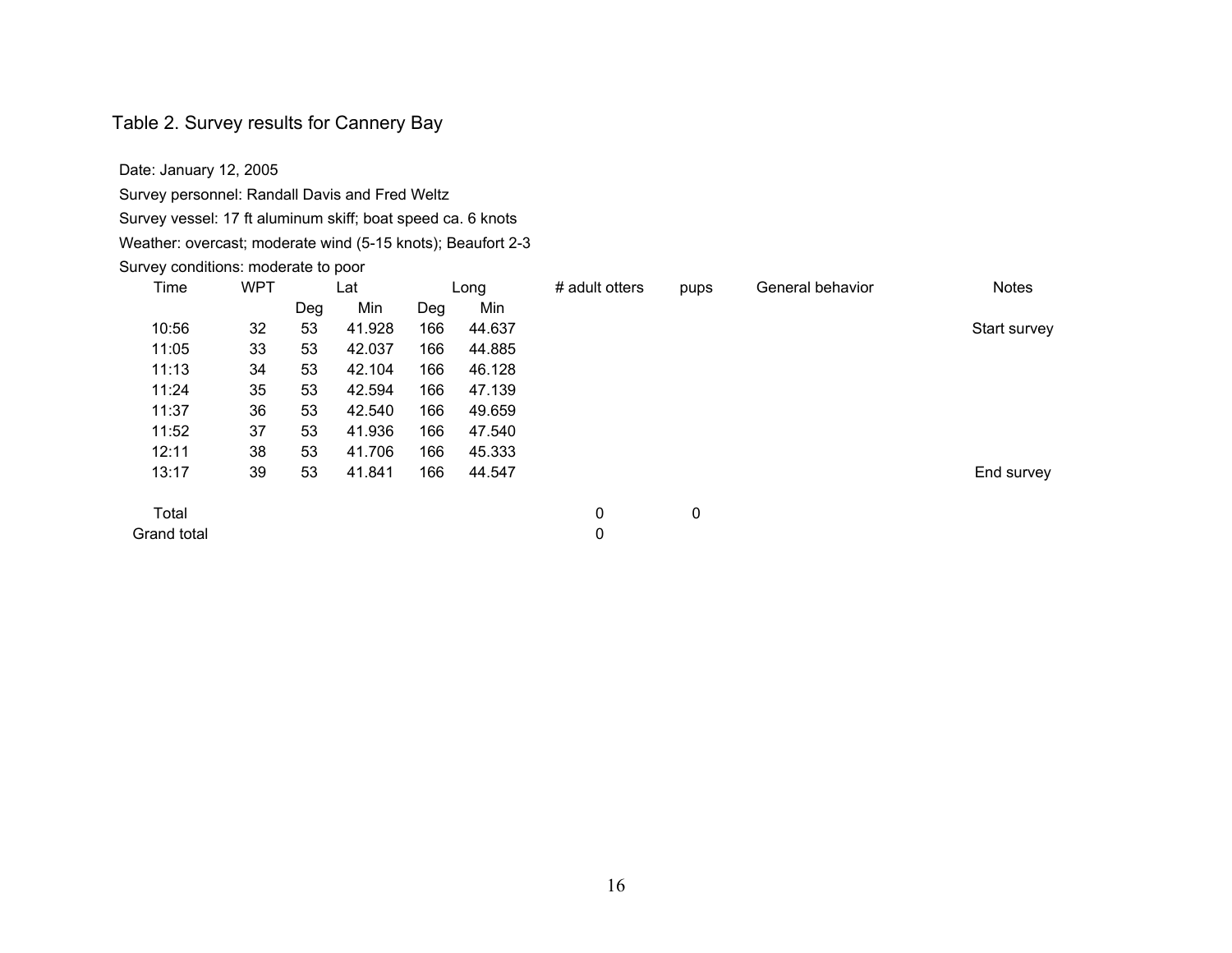## Table 3. Sea Otter Survey of Peter Island

Date: January 13, 2005

Survey personnel: Randall Davis and Fred Weltz

Survey vessel: 17 ft aluminum skiff; boat speed ca. 6 knots

Weather: overcast; light to variable wind (5-15 knots); Beaufort 2-3

#### Survey conditions: moderate

| Time<br><b>WPT</b> |    |     | Lat    |     | Long   | # adult otters | pups | General behavior | <b>Notes</b>              |
|--------------------|----|-----|--------|-----|--------|----------------|------|------------------|---------------------------|
|                    |    | Deg | Min    | Deg | Min    |                |      |                  |                           |
| 10:42              | 40 | 53  | 41.858 | 166 | 50.758 |                |      |                  | Start survey              |
| 11:00              | 41 | 53  | 41.861 | 166 | 50.725 | 7              | 3    | normal           | pups very young           |
| 11:05              | 42 | 53  | 41.883 | 166 | 50.957 |                |      |                  | oil sheen                 |
| 11:10              | 43 | 53  | 42.107 | 166 | 51.187 |                |      |                  | oil sheen                 |
| 11:15              | 44 | 53  | 42.280 | 166 | 51.387 |                |      |                  | wind out of NE, oil sheen |
|                    | 45 | 53  | 42.176 | 166 | 51.112 |                |      |                  | oil sheen                 |
|                    | 46 | 53  | 41.990 | 166 | 50.999 |                |      |                  | oil sheen                 |
| 11:27              | 47 | 53  | 41.824 | 166 | 51.090 |                |      |                  | oil sheen                 |
| 11:33              | 48 | 53  | 41.489 | 166 | 50.872 | 3              |      | normal           |                           |
| 11:40              | 49 | 53  | 41.392 | 166 | 50.067 | 1              |      | normal           |                           |
| 11:44              | 50 | 53  | 41.726 | 166 | 50.173 | 1              |      | normal           |                           |
| 12:10              | 51 | 53  | 41.447 | 166 | 50.859 |                |      |                  |                           |
| Total              |    |     |        |     |        | 12             | 3    |                  |                           |
| Grand total        |    |     |        |     |        | 15             |      |                  |                           |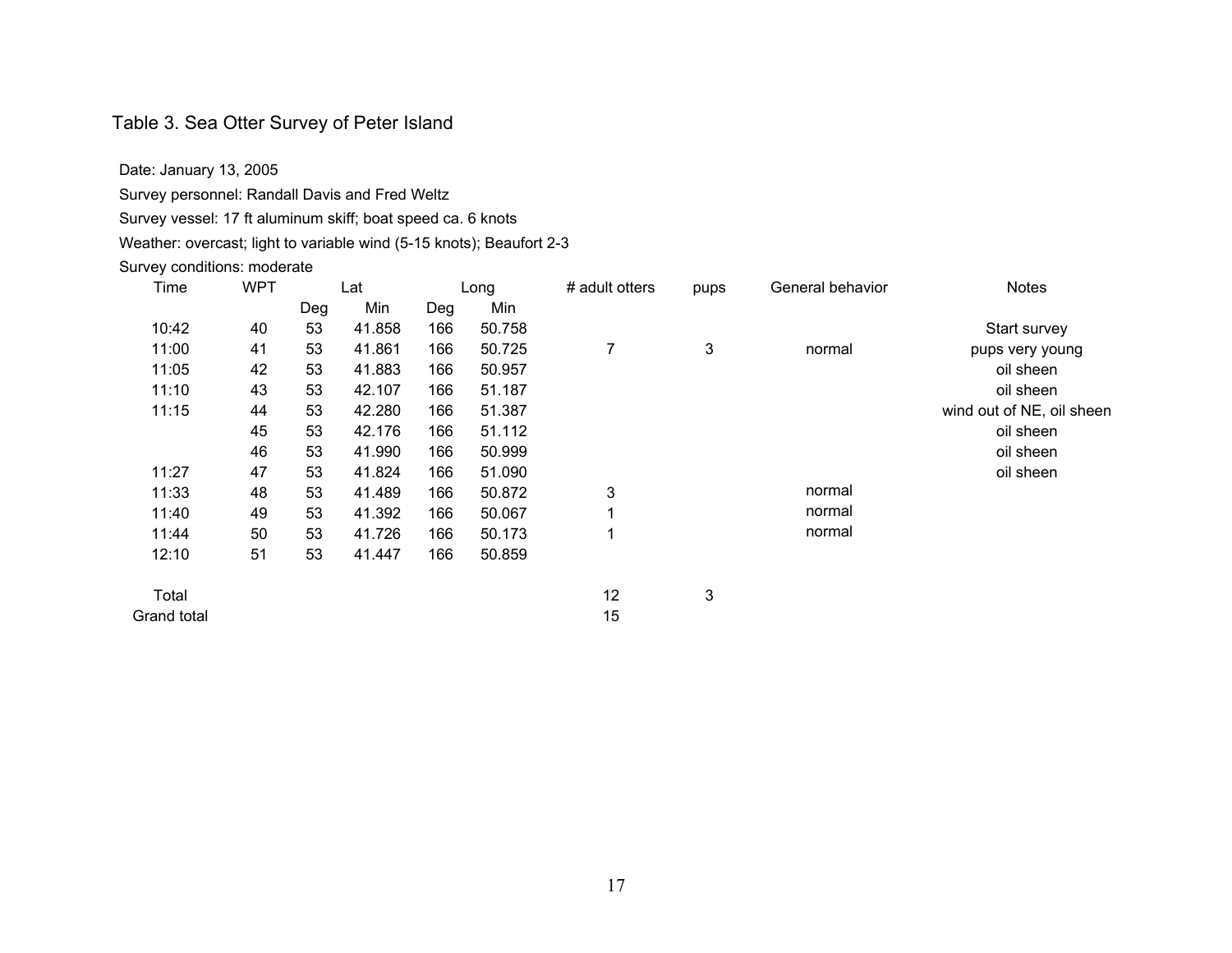#### Table 4. Survey results for Humpback Bay

Date: January 13, 2005

Survey personnel: Randall Davis and Fred Weltz

Survey vessel: 17 ft aluminum skiff; boat speed ca. 6 knots

Weather: overcast; light to variable wind (5-15 knots); Beaufort 2-3

#### Survey conditions: moderate

| Time        | <b>WPT</b> |     | Lat    |     | Long   | # adult otters | pups | General behavior | <b>Notes</b> |
|-------------|------------|-----|--------|-----|--------|----------------|------|------------------|--------------|
|             |            | Deg | Min    | Deg | Min    |                |      |                  |              |
| 14:28       | 52         | 53  | 44.421 | 166 | 53.177 |                |      |                  | Start survey |
| 14:42       | 53         | 53  | 44.374 | 166 | 52.820 |                |      |                  |              |
| 14:53       | 54         | 53  | 44.642 | 166 | 51.904 |                |      |                  |              |
| 15:04       | 55         | 53  | 45.119 | 166 | 51.993 |                |      |                  |              |
| 15:30       | 56         | 53  | 45.336 | 166 | 52.676 |                |      |                  |              |
| 15:40       | 57         | 53  | 45.162 | 166 | 53.743 |                |      |                  |              |
| 15:50       | 58         | 53  | 45.452 | 166 | 54.892 |                |      |                  | End survey   |
| Total       |            |     |        |     |        | 0              | 0    |                  |              |
| Grand total |            |     |        |     |        | 0              |      |                  |              |

18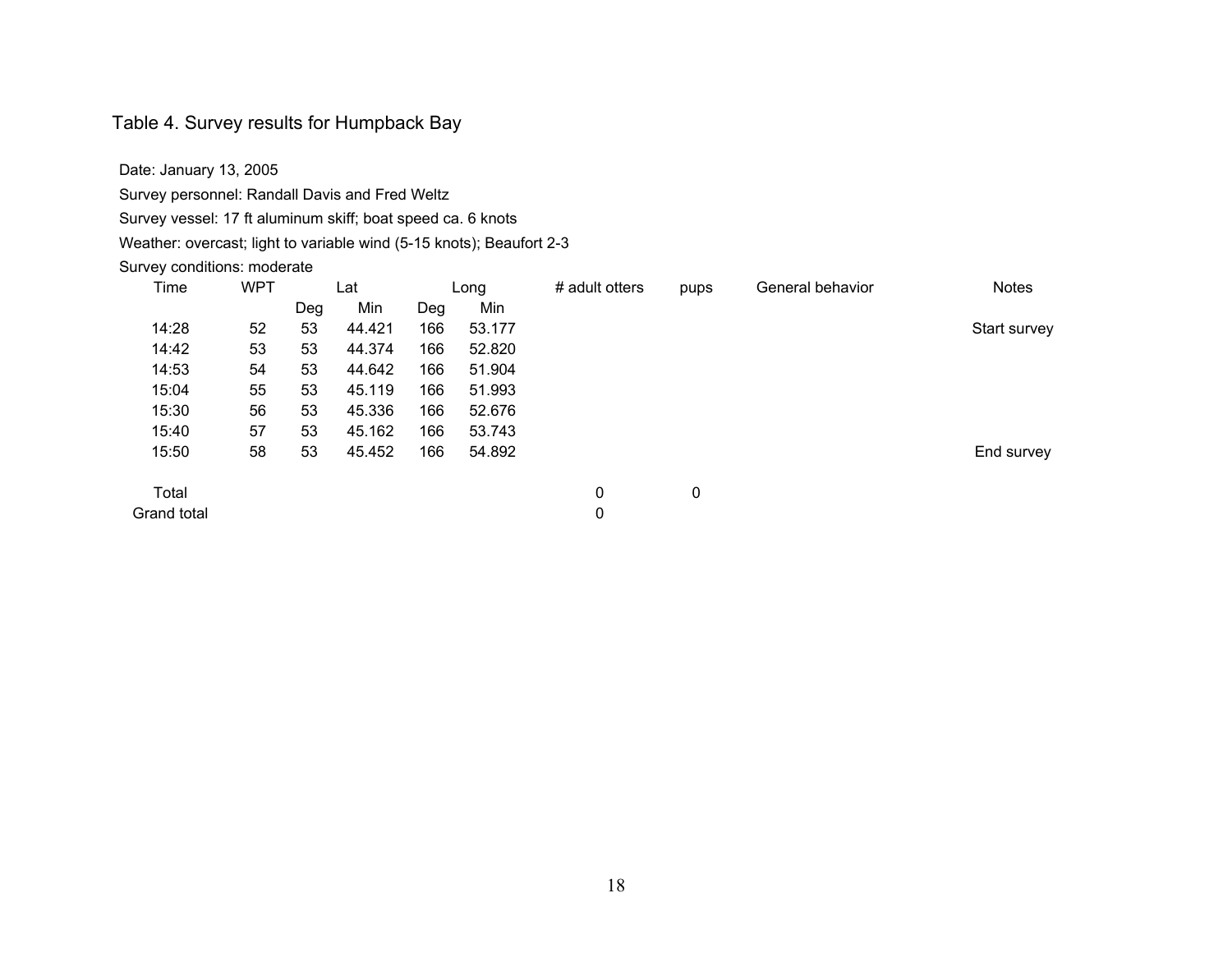#### Table 5. Survey results for Peter Island

Date: January 14, 2005

Survey personnel: Randall Davis and Fred Weltz

Survey vessel: 17 ft aluminum skiff; boat speed ca. 6 knots

Weather: overcast; light to variable wind (5-15 knots); Beaufort 2-3

#### Survey conditions: moderate

| <b>Notes</b>                                     | General behavior | pups | # adult otters | Long   |     | Lat    |     | <b>WPT</b> | Time  |  |
|--------------------------------------------------|------------------|------|----------------|--------|-----|--------|-----|------------|-------|--|
|                                                  |                  |      |                | Min    | Dea | Min    | Deg |            |       |  |
| Start survey                                     |                  |      |                | 50.962 | 166 | 41.680 | 53  | 59         | 12:20 |  |
| pups very young                                  | normal           | 2    | 4              | 50.686 | 166 | 41.869 | 53  | 60         | 12:27 |  |
|                                                  | normal           |      | $\overline{2}$ | 50.349 | 166 | 41.834 | 53  | 61         | 12:33 |  |
|                                                  |                  |      |                | 50.744 | 166 | 41.443 | 53  | 62         | 12:48 |  |
| 8 harbor seals; no visible                       |                  |      |                |        |     |        |     |            |       |  |
| sheen in cove where it had<br>occurred on Jan 13 | normal           |      |                | 50.821 | 166 | 41.638 | 53  | 63         | 12:53 |  |

Total 8 2 Grand total 10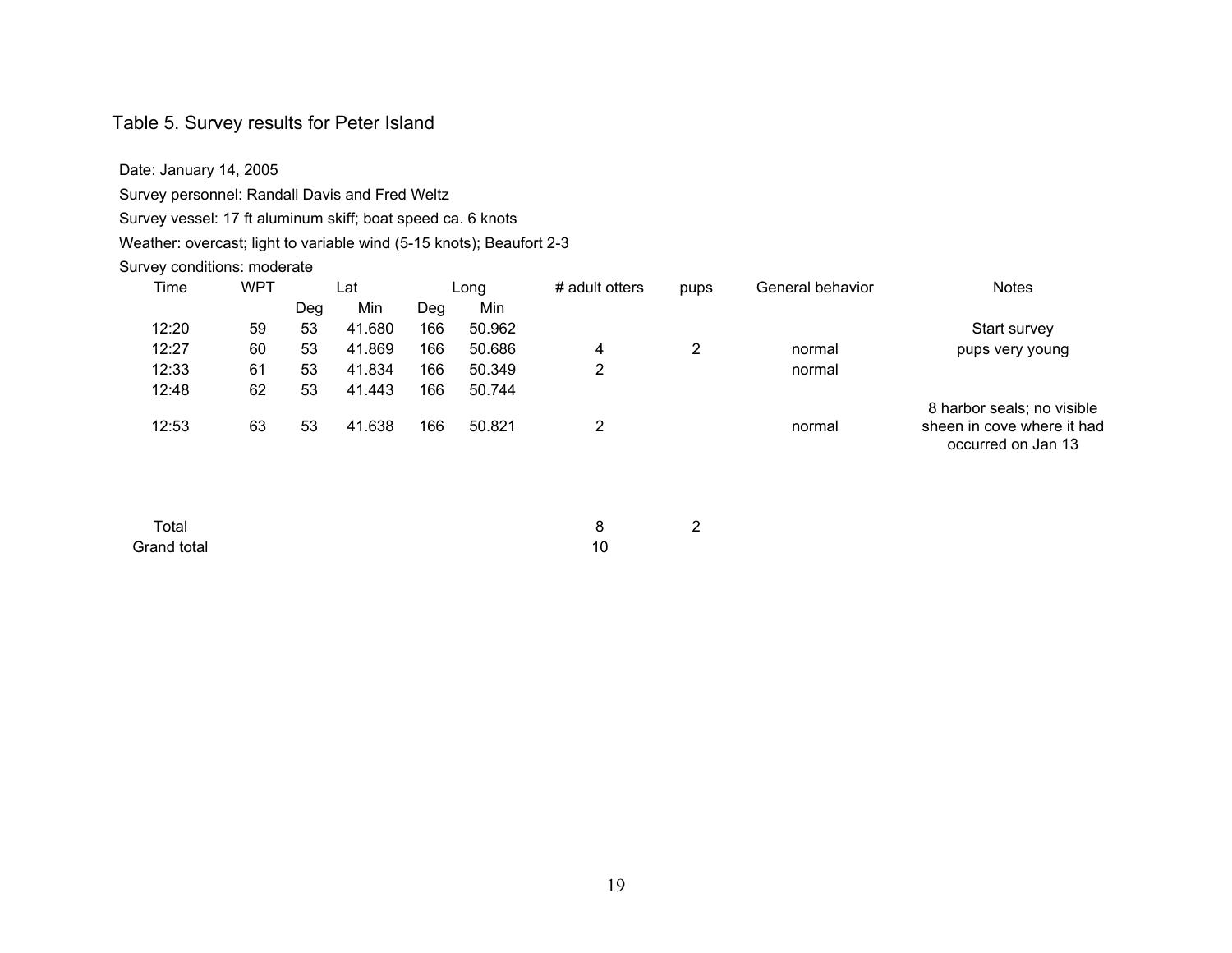## Table 6. Survey results for Skan Bay (Cof Point to Spray Cape)

Date: January 15, 2005

Survey personnel: Randall Davis and Fred Weltz

Survey vessel: 17 ft aluminum skiff; boat speed ca. 6 knots

Weather: partly cloudy; winds light and variable with gusts; Beaufort 1-2

#### Survey conditions: good

| Time  | <b>WPT</b> |     | Lat    |     | Long   | # adult otters | pups | General behavior | <b>Notes</b>                 |
|-------|------------|-----|--------|-----|--------|----------------|------|------------------|------------------------------|
|       |            | Deg | Min    | Deg | Min    |                |      |                  |                              |
| 11:36 | 67         | 53  | 39.337 | 167 | 3.692  |                |      |                  | Start survey                 |
| 11:42 | 68         | 53  | 39.415 | 167 | 3.218  |                |      |                  | 3 harbor seals, 1 sea lion   |
| 11:54 | 69         | 53  | 39.217 | 167 | 2.036  |                |      |                  | 5 harbor seals; oily debris  |
| 12:02 | 70         | 53  | 38.965 | 167 | 1.585  |                |      | normal           |                              |
| 12:15 | 71         | 53  | 38.511 | 167 | 0.521  |                |      |                  | oily debris on beach         |
| 12:30 | 72         | 53  | 38.238 | 167 | 0.511  |                |      |                  | very oily beach, image       |
| 13:15 | 73         | 53  | 37.568 | 167 | 59.800 |                |      |                  |                              |
| 13:35 | 74         | 53  | 38.116 | 167 | 3.001  |                |      |                  |                              |
| 13:58 | 75         | 53  | 36.721 | 167 | 2.491  |                |      |                  | heavy mousse on beach        |
| 14:10 | 76         | 53  | 36.258 | 167 | 2.524  |                |      |                  | heavily oiled harbor seal    |
| 14:45 | 77         | 53  | 37.177 | 167 | 3.234  |                |      |                  |                              |
| 15:26 | 78         | 53  | 38.101 | 167 | 5.474  |                |      |                  |                              |
| 15:29 | 79         | 53  | 38.023 | 167 | 5.573  | 5              |      | normal           | 3 sea lions, 3 harbor seals  |
| 15:39 | 80         | 53  | 38.108 | 167 | 6.238  | 2              |      | normal           |                              |
| 16:00 | 81         | 53  | 37.657 | 167 | 8.121  |                |      |                  | 18 harbor seals              |
| 16:07 | 82         | 53  | 37.457 | 167 | 8.711  |                |      |                  | 10 harbor seals, 2 sea lions |
| 16:18 | 83         | 53  | 36.963 | 167 | 8.789  |                |      |                  | end of survey, 16 geese      |

Total 7 0

Grand total 7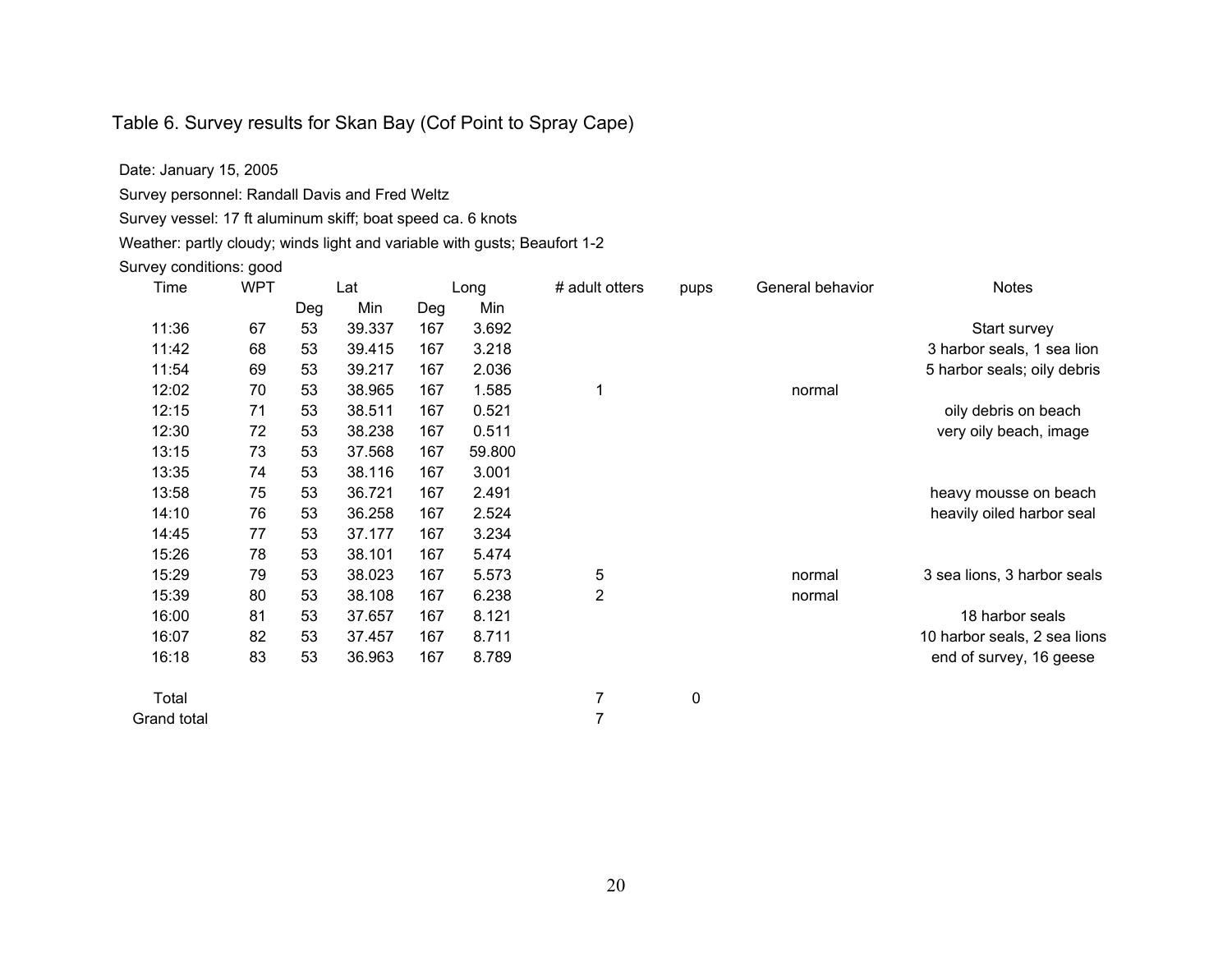## Table 7. Survey results for Pumicestone Bay (Spray Cape to Kashega Point)

Date: January 16, 2005

Survey personnel: Randall Davis and Fred Weltz

Survey vessel: 17 ft aluminum skiff; boat speed ca. 6-8 knots

Weather: partly cloudy; winds light and variable; Beaufort 0-1

Survey conditions: very good

| Time  | <b>WPT</b> |     | Lat    |     | Long   | # adult otters | pups | General behavior | <b>Notes</b>              |
|-------|------------|-----|--------|-----|--------|----------------|------|------------------|---------------------------|
|       |            | Deg | Min    | Deg | Min    |                |      |                  |                           |
| 10:52 | 84         | 53  | 36.983 | 167 | 9.010  |                |      |                  | Start survey              |
|       |            |     |        |     |        |                |      |                  | 4 harbor seals, ca. 50    |
| 11:02 | 85         | 53  | 36.795 | 167 | 9.948  |                |      |                  | Emperor geese             |
|       |            |     |        |     |        |                |      |                  | Sea lion haul out, ca. 50 |
| 11:11 | 86         | 53  | 36.336 | 167 | 9.955  |                |      |                  | animals                   |
| 11:33 | 87         | 53  | 35.179 | 167 | 9.199  |                |      |                  |                           |
|       |            |     |        |     |        |                |      |                  | 5 harbor seals, ca. 30    |
| 11:45 | 88         | 53  | 34.693 | 167 | 8.790  |                |      |                  | Emperor geese             |
| 11:52 | 89         | 53  | 34.173 | 167 | 8.138  | 1              |      | normal           |                           |
| 12:03 | 90         | 53  | 33.734 | 167 | 8.427  | 1              |      | normal           | 15 harbor seals           |
| 12:17 | 91         | 53  | 33.265 | 167 | 8.302  |                | 1    | normal           |                           |
|       |            |     |        |     |        |                |      |                  | Head Pumicestone Bay, ca. |
| 12:30 | 92         | 53  | 32.821 | 167 | 7.977  | $\overline{2}$ | 1    | normal           | 50 Emp. geese             |
| 12:43 | 93         | 53  | 32.447 | 167 | 6.920  | 1              | 1    | normal           |                           |
| 13:21 | 94         | 53  | 31.540 | 167 | 4.905  |                |      | normal           |                           |
| 13:31 | 95         | 53  | 31.336 | 167 | 3.702  | 1              |      | normal           |                           |
| 13:46 | 96         | 53  | 32.374 | 166 | 59.117 |                |      |                  | End morning survey        |
| 15:19 | 100        | 53  | 31.714 | 167 | 11.152 |                |      |                  | Kashega Point             |
| 15:38 | 101        | 53  | 31.419 | 167 | 8.559  |                |      |                  |                           |
| 15:44 | 102        | 53  | 31.162 | 167 | 7.740  |                |      |                  | 4 harbor seals            |
| 15:54 | 103        | 53  | 30.888 | 167 | 6.088  |                |      |                  |                           |
| 16:06 | 104        | 53  | 30.652 | 167 | 4.665  | 1              |      | normal           |                           |
| 16:29 | 105        | 53  | 31.639 | 167 | 2.276  |                |      |                  |                           |
| 16:40 | 106        | 53  | 31.960 | 167 | 0.194  |                |      |                  |                           |
| 16:53 | 107        | 53  | 32.044 | 166 | 58.633 |                |      |                  |                           |
| 17:02 | 108        | 53  | 32.416 | 166 | 59.265 | $\overline{2}$ |      | normal           | End survey                |
|       |            |     |        |     |        |                |      |                  |                           |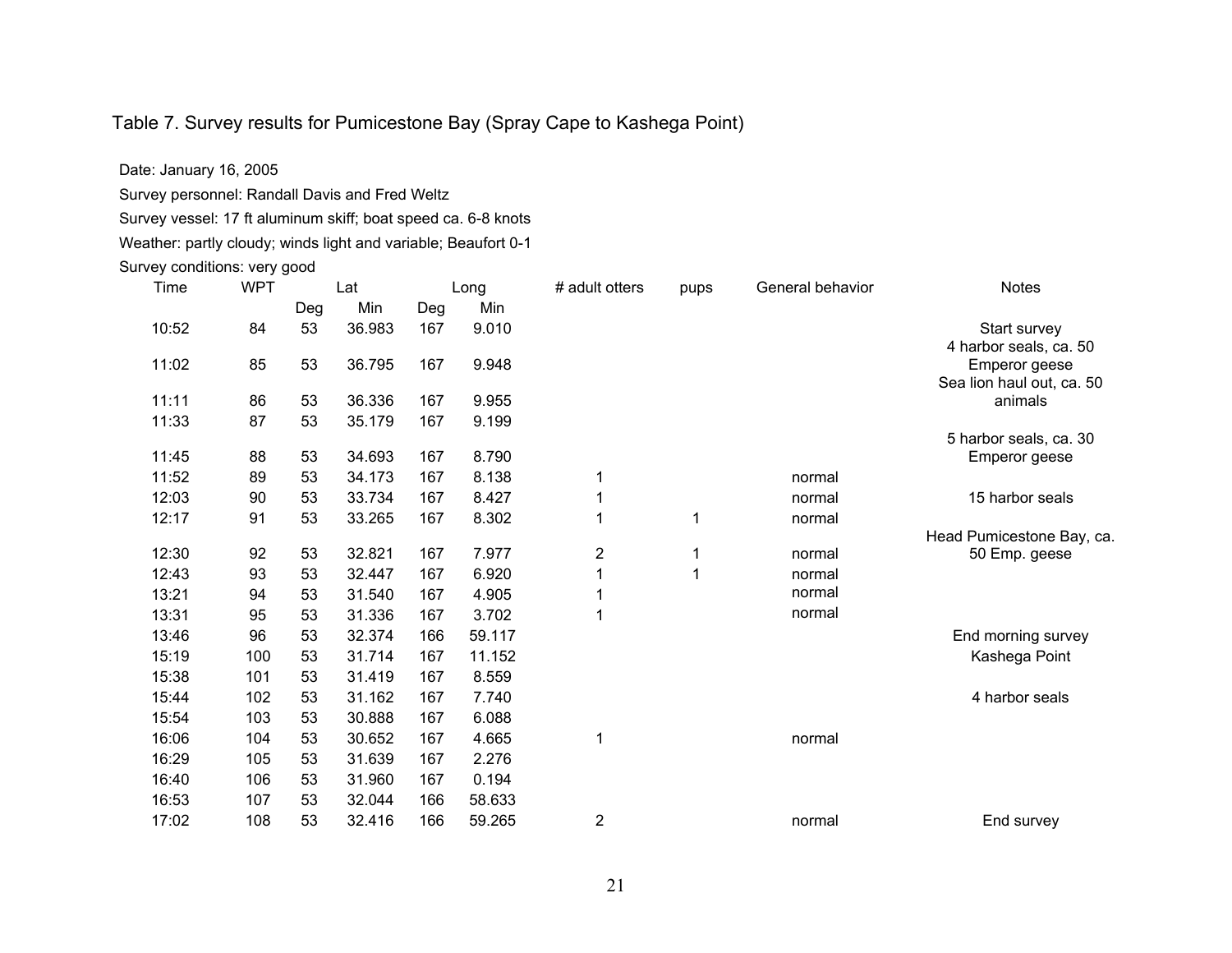J. Connor had seen 2 otters in morning

Total 8 3 Grand total 11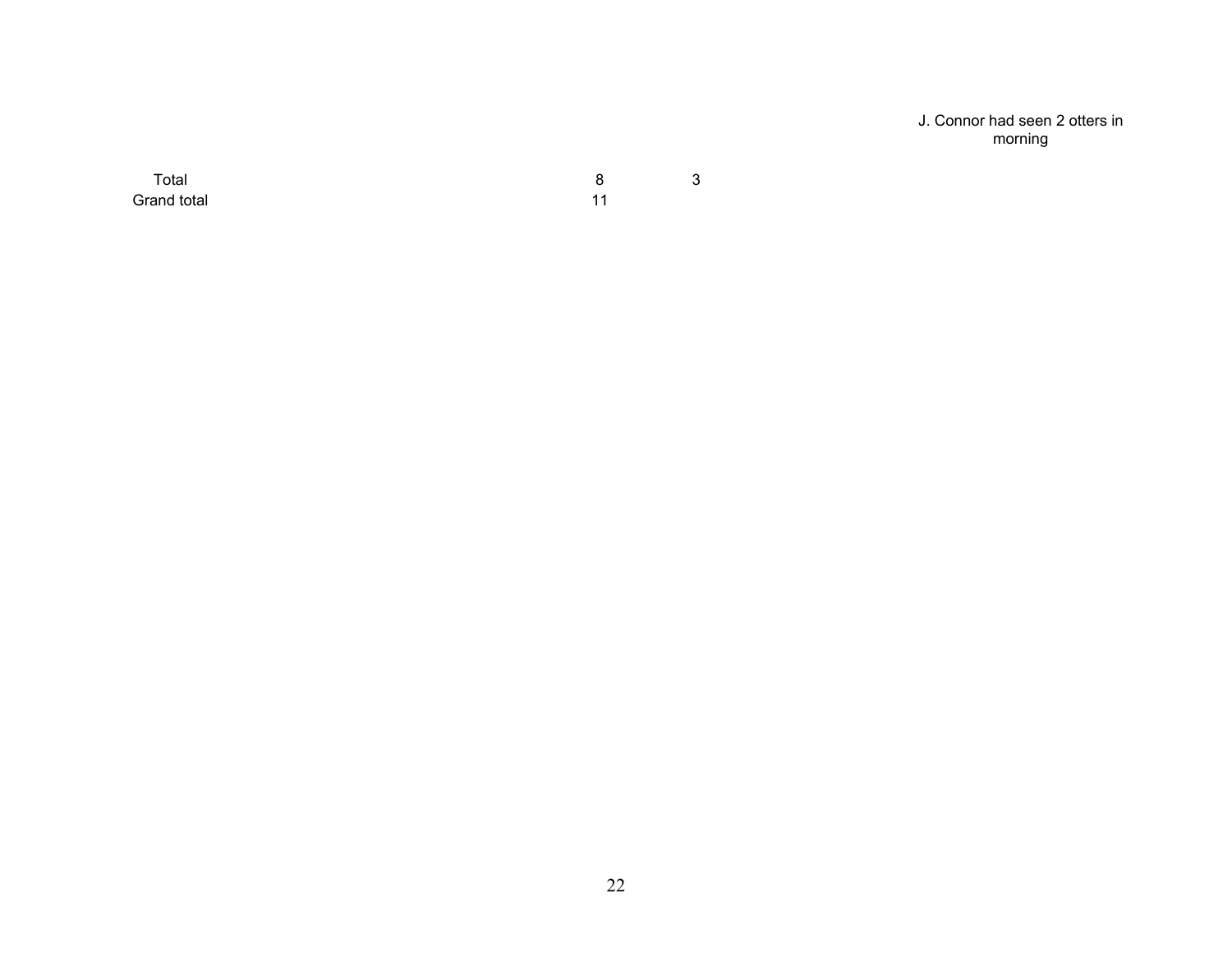## Table 8. Survey results for Kashega Bay (Kashega Point to Sedanka Point)

Date: January 17, 2005

Survey personnel: Randall Davis and Fred Weltz

Survey vessel: 17 ft aluminum skiff; boat speed ca. 6-8 knots

Weather: mostly cloudy; winds light; Beaufort 1-2 with a swell along the southwest coast of the bay

Survey conditions: very good

| Time  | <b>WPT</b> |     | Lat    |     | Long   | # adult otters | pups           | General behavior | <b>Notes</b>                  |
|-------|------------|-----|--------|-----|--------|----------------|----------------|------------------|-------------------------------|
|       |            | Deg | Min    | Deg | Min    |                |                |                  |                               |
| 10:40 | 109        | 53  | 31.727 | 167 | 11.201 |                |                |                  | Start survey                  |
| 10:54 | 110        | 53  | 31.124 | 167 | 11.241 | 4              |                | normal           | 1 harbor seal, 1 cow          |
| 11:07 | 111        | 53  | 30.686 | 167 | 10.257 | 3              | $\overline{2}$ | normal           | dependent pup                 |
| 11:22 | 112        | 53  | 30.064 | 167 | 9.801  |                |                | normal           |                               |
| 11:24 | 113        | 53  | 29.923 | 167 | 9.723  | 3              | 1              | normal           | pup was older; female feeding |
| 11:40 | 114        | 53  | 29.718 | 167 | 10.782 |                |                |                  |                               |
| 11:46 | 115        | 53  | 29.909 | 167 | 11.187 | 1              | 1              | normal           | pup was older; 6 seals        |
| 12:00 | 116        | 53  | 29.631 | 167 | 11.131 | 2              |                | normal           |                               |
| 12:06 | 117        | 53  | 29.265 | 167 | 11.228 | 3              |                | normal           |                               |
| 12:22 | 118        | 53  | 28.529 | 167 | 9.229  |                |                | normal           |                               |
| 12:30 | 119        | 53  | 28.256 | 167 | 9.251  | 7              |                | normal           |                               |
| 12:37 | 120        | 53  | 28.138 | 167 | 9.800  | 2              | 1              | normal           | pup was older; 3 seals        |
| 12:42 | 121        | 53  | 28.379 | 166 | 10.149 |                |                | normal           | dependent pup                 |
| 12:52 | 122        | 53  | 28.392 | 167 | 11.355 | 3              |                | normal           | dependent pup                 |
|       |            |     |        |     |        |                |                |                  | dependent pup; 8 harbor       |
| 13:17 | 123        | 53  | 29.485 | 167 | 13.396 | 1              | 1              | normal           | seals                         |
| 13:41 | 124        | 53  | 28.466 | 167 | 12.187 |                |                |                  |                               |
| 13:54 | 125        | 53  | 27.787 | 167 | 12.094 |                |                |                  | trace of sheen on water       |
| 14:10 | 126        | 53  | 28.168 | 167 | 14.079 | 1              |                | normal           |                               |
| 14:18 | 127        | 53  | 28.476 | 167 | 15.198 |                |                |                  | End survey                    |
| Total |            |     |        |     |        | 33             | 6              |                  |                               |

Grand total 39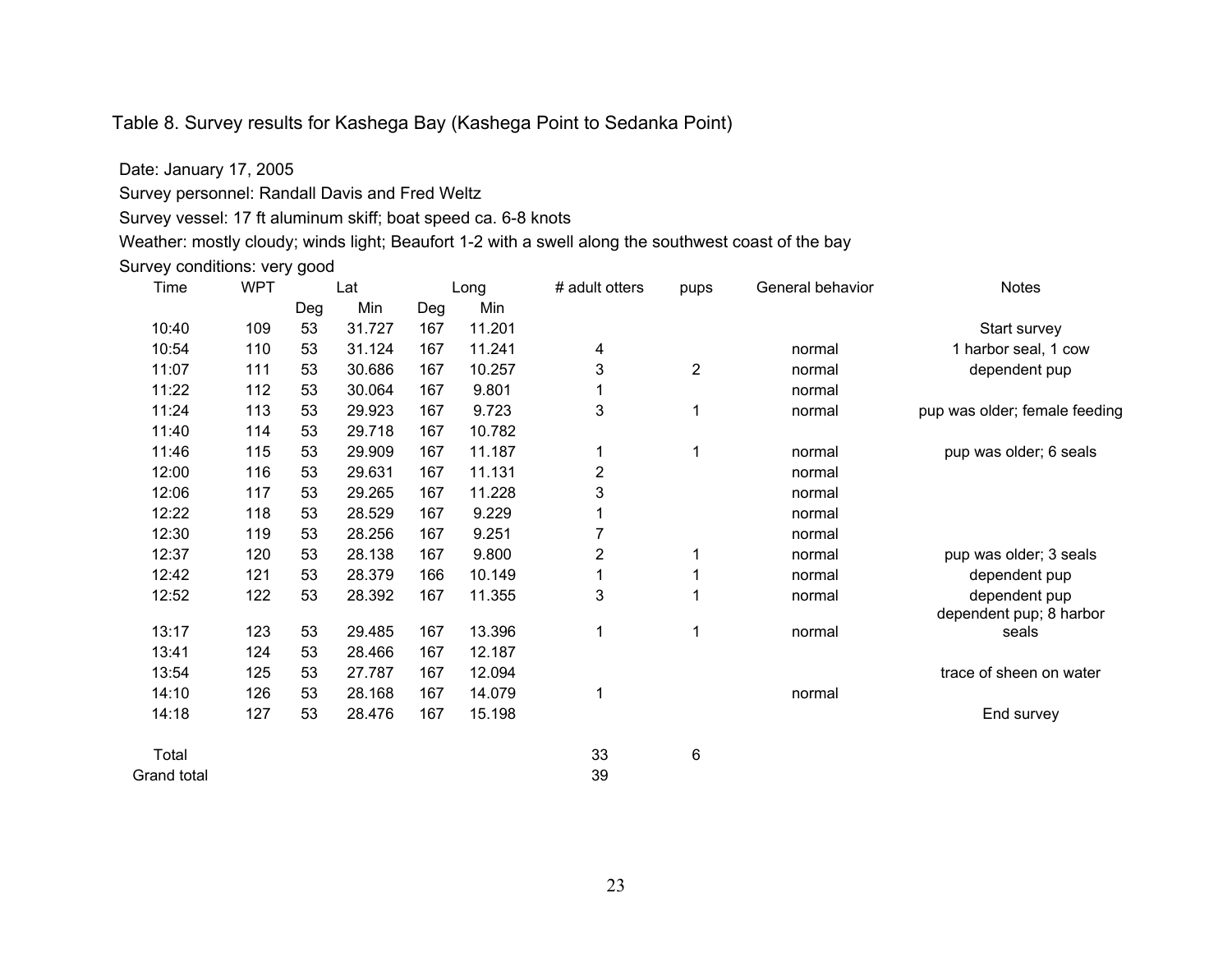# Table 9. Survey results for north shore of Makushin Bay (Humpback Bay to Makushin Point)

| Date: January 18, 2005                                        |            |     |        |     |        |                |      |                  |              |
|---------------------------------------------------------------|------------|-----|--------|-----|--------|----------------|------|------------------|--------------|
| Survey personnel: Randall Davis and Fred Weltz                |            |     |        |     |        |                |      |                  |              |
| Survey vessel: 17 ft aluminum skiff; boat speed ca. 6 knots   |            |     |        |     |        |                |      |                  |              |
| Weather: mostly cloudy; light wind (5-15 knots); Beaufort 1-2 |            |     |        |     |        |                |      |                  |              |
| Survey conditions: good                                       |            |     |        |     |        |                |      |                  |              |
| Time                                                          | <b>WPT</b> |     | Lat    |     | Long   | # adult otters | pups | General behavior | <b>Notes</b> |
|                                                               |            | Deg | Min    | Deg | Min    |                |      |                  |              |
| 10:44                                                         | 128        | 53  | 45.185 | 166 | 53.661 |                |      |                  | Start survey |
| 11:05                                                         | 129        | 53  | 45.824 | 166 | 56.322 | 1              |      | normal           |              |
| 11:25                                                         | 130        | 53  | 46.376 | 166 | 58.834 | 2              |      | normal           |              |
| 11:30                                                         | 131        | 53  | 46.082 | 166 | 59.099 | 8              |      | normal           |              |
| 11:34                                                         | 132        | 53  | 45.774 | 166 | 59.290 | 6              |      | normal           |              |
| 11:44                                                         | 133        | 53  | 45.253 | 167 | 0.668  | 1              |      | normal           | End survey   |
| Total                                                         |            |     |        |     |        | 18             | 0    |                  |              |
| Grand total                                                   |            |     |        |     |        | 18             |      |                  |              |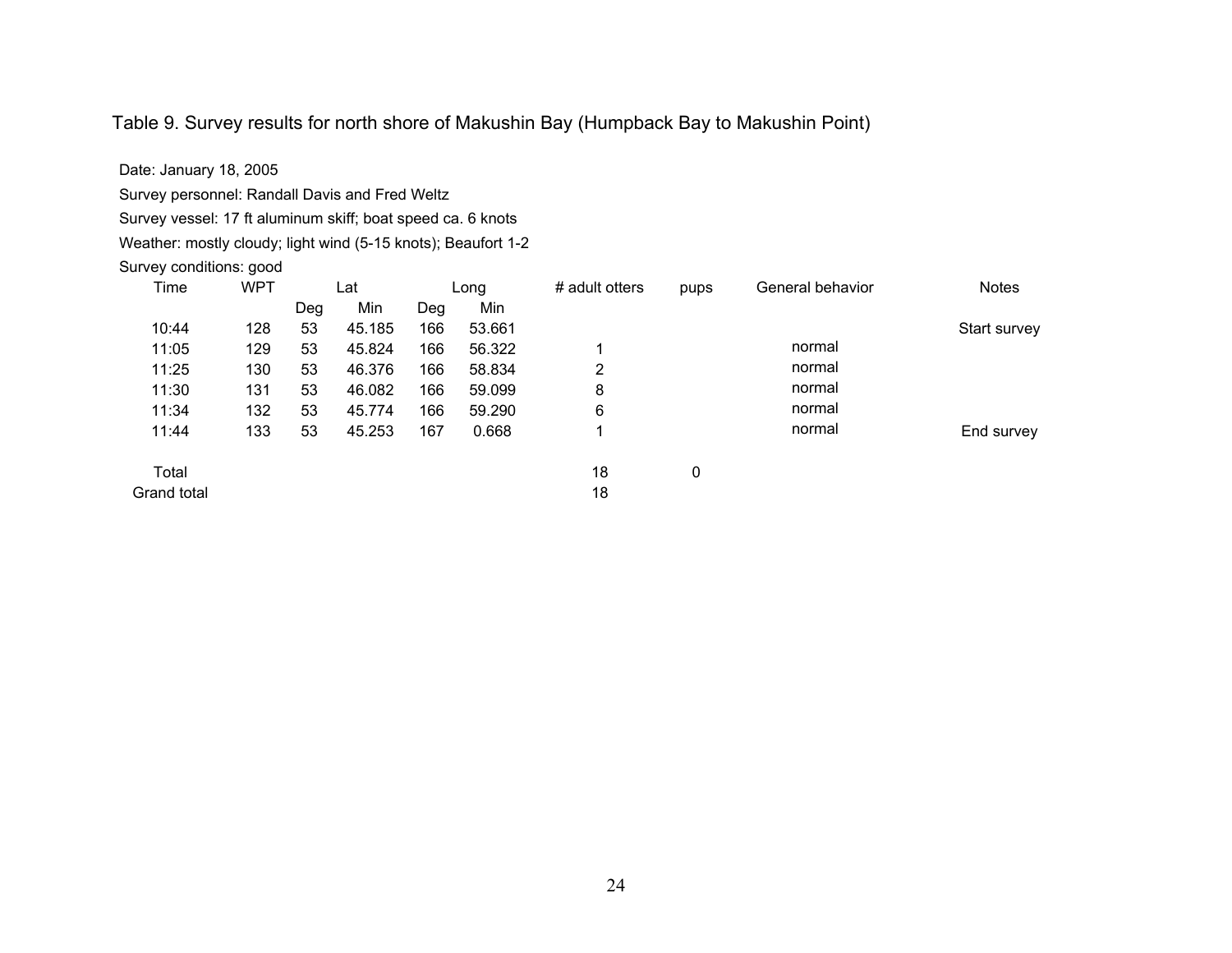# Table 10. Survey results for Portage Bay (Cathedral Rocks to Cannery Point)

| Date: January 18, 2005                                        |     |     |        |     |        |                |      |                  |                             |
|---------------------------------------------------------------|-----|-----|--------|-----|--------|----------------|------|------------------|-----------------------------|
| Survey personnel: Randall Davis and Fred Weltz                |     |     |        |     |        |                |      |                  |                             |
| Survey vessel: 17 ft aluminum skiff; boat speed ca. 6-8 knots |     |     |        |     |        |                |      |                  |                             |
| Weather: mostly cloudy; light wind (5-15 knots); Beaufort 1-2 |     |     |        |     |        |                |      |                  |                             |
| Survey conditions: good                                       |     |     |        |     |        |                |      |                  |                             |
| Time                                                          | WPT |     | Lat    |     | Long   | # adult otters | pups | General behavior | <b>Notes</b>                |
|                                                               |     | Deg | Min    | Deg | Min    |                |      |                  |                             |
| 12:14                                                         | 135 | 53  | 44.288 | 166 | 52.937 |                |      |                  | Start survey                |
| 12:28                                                         | 136 | 53  | 44.291 | 166 | 50.947 |                |      |                  |                             |
| 12:46                                                         | 137 | 53  | 44.132 | 166 | 48.385 |                |      |                  |                             |
| 13:06                                                         | 138 | 53  | 44.011 | 166 | 46.011 |                |      |                  | 10 harbor seals             |
|                                                               |     |     |        |     |        |                |      |                  | Oiley beach, remediation in |
| 13:34                                                         | 139 | 53  | 43.632 | 166 | 42.910 |                |      |                  | progress                    |
| 13:45                                                         | 140 | 53  | 43.014 | 166 | 41.611 |                |      |                  |                             |
| 14:23                                                         | 141 | 53  | 43.004 | 166 | 43.692 |                |      |                  |                             |
| 14:28                                                         | 142 | 53  | 42.930 | 166 | 44.262 | 1              |      | normal           | possible male patrolling    |
| 14:59                                                         | 143 | 53  | 42.973 | 166 | 47.842 |                |      |                  | End survey                  |
|                                                               |     |     |        |     |        |                |      |                  |                             |

Total 1 0 Grand total 1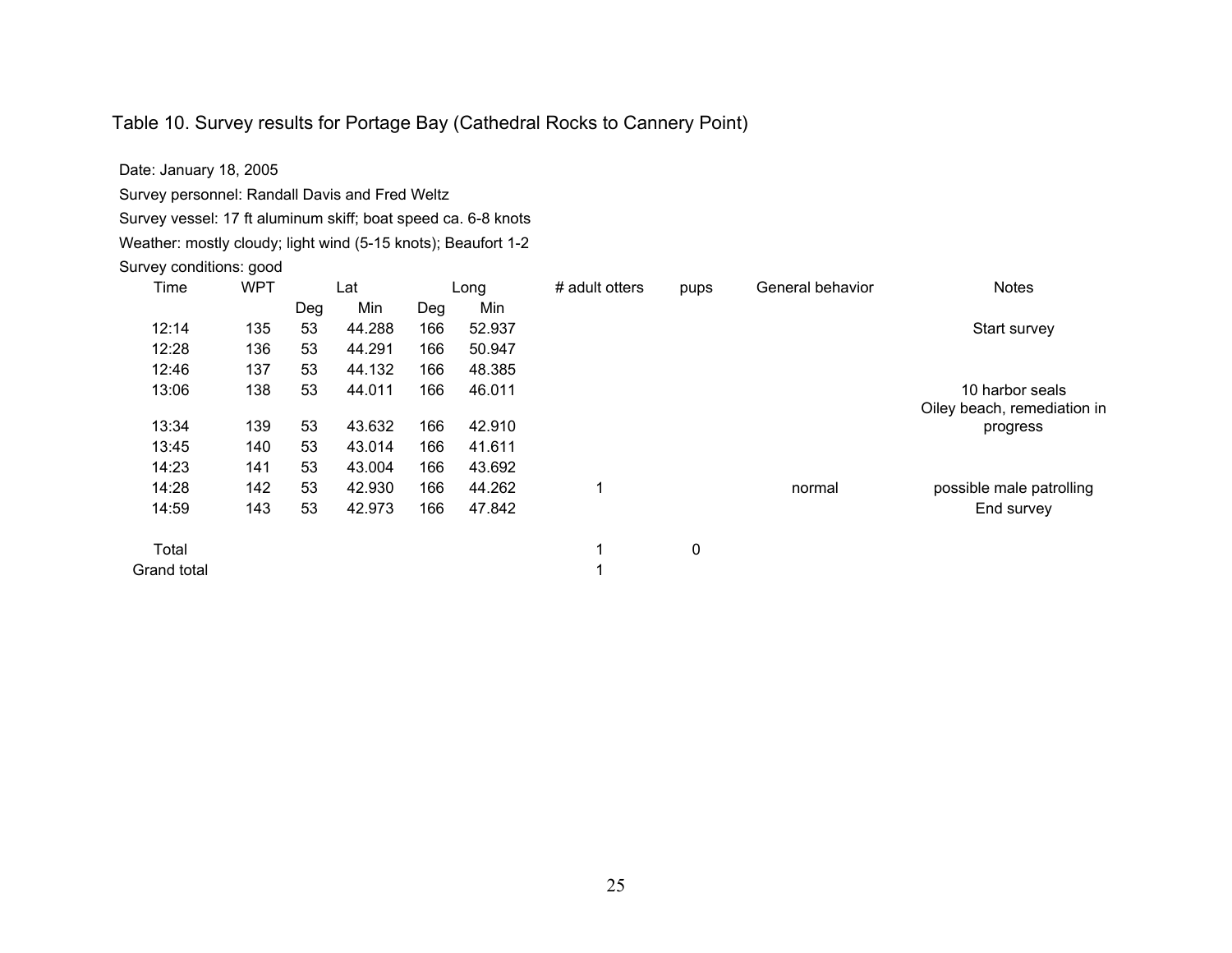#### Table 11. Survey results for Peter Island

Date: January 19, 2005 Survey personnel: Randall Davis and Fred Weltz

Survey vessel: 17 ft aluminum skiff; boat speed ca. 6 knots

#### Weather: partly cloudy; light wind (5 knots); Beaufort 0-1

#### Survey conditions: very good

| Time  | <b>WPT</b> |     | Lat    |     | Long   | # adult otters | pups | General behavior | <b>Notes</b>                   |  |
|-------|------------|-----|--------|-----|--------|----------------|------|------------------|--------------------------------|--|
|       |            | Deg | Min    | Dea | Min    |                |      |                  |                                |  |
| 10:37 | 144        | 53  | 41.763 | 166 | 51.236 |                |      |                  | Start survey                   |  |
| 10:43 | 145        | 53  | 41.863 | 166 | 50.936 |                |      | normal           | oiled bird carcass in<br>water |  |
| 10:56 | 146        | 53  | 41.774 | 166 | 50.212 |                |      | normal           | grooming                       |  |
| 11:03 | 147        | 53  | 41.359 | 166 | 50.187 |                |      | normal           |                                |  |
| 11:13 | 148        | 53  | 41.710 | 166 | 50.998 |                |      |                  | End survey                     |  |

Grand total 5

 $\Gamma$ otal  $\sim$  1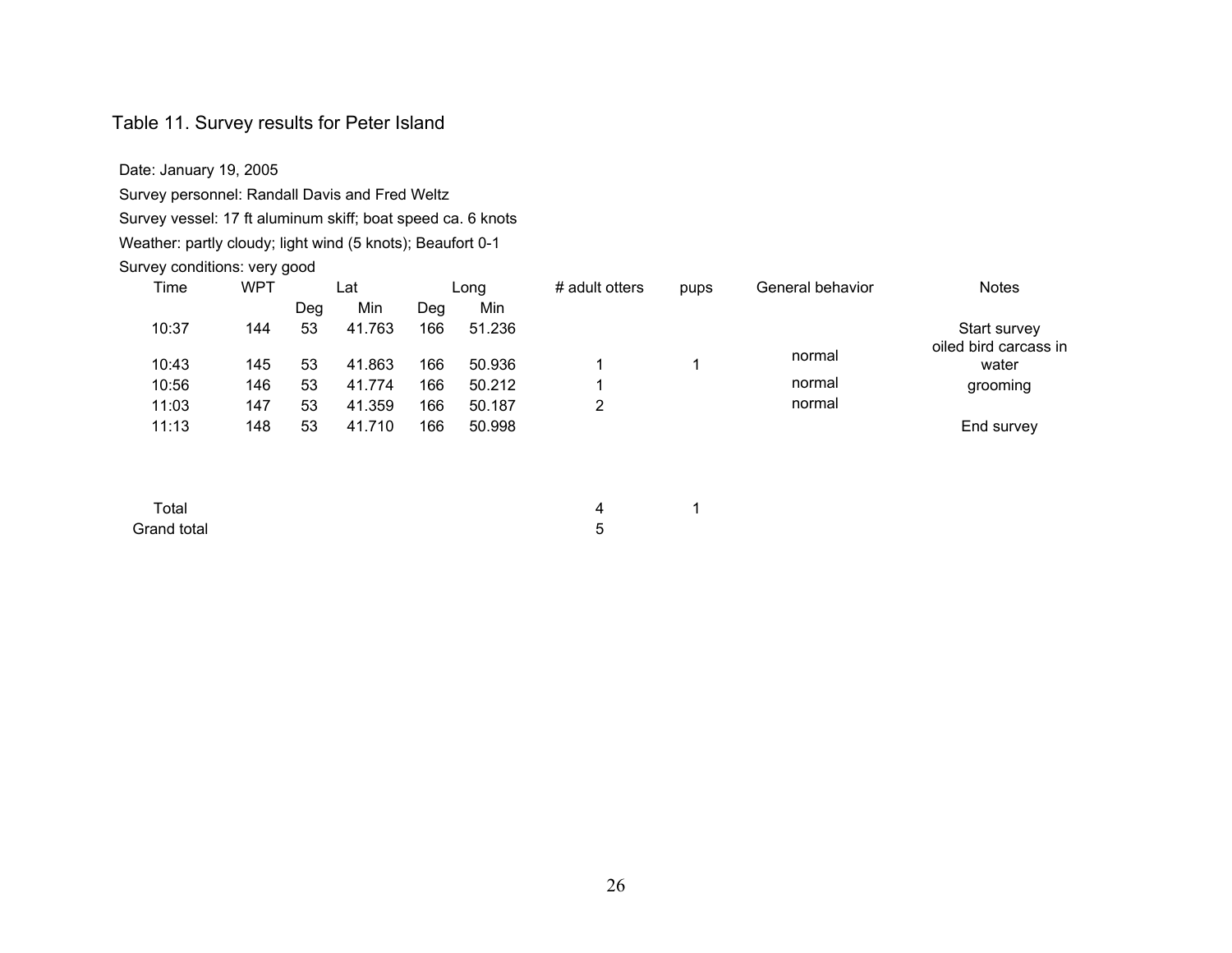Table 12. Survey results for the south shore of Makushin Bay and outer coast (Tarsof Point to entrance of Skan Bay)

Date: January 19, 2005

Survey personnel: Randall Davis and Fred Weltz

Survey vessel: 17 ft aluminum skiff; boat speed ca. 6 knots Weather: partly cloudy; light wind (5 knots); Beaufort 0-1 Survey conditions: very good Time WPT Lat Long # adult otters pups General behavior Notes Deg Min Deg Min 11:22 149 53 42.818 166 53.448 Start survey 11:39 150 53 43.102 166 55.692 2 normal 11:49 151 53 43.044 166 56.792 2 1 normal 12:18 152 53 43.090 166 59.902 12:35 153 53 42.620 167 1.809 1 normal 12:55 154 53 41.638 167 3.746 7 normal 13:02 155 53 41.340 167 4.094 3 normal 13:07 156 53 41.063 167 4.315 6 normal 13:22 157 53 40.100 167 4.182 1 normal 13:33 158 53 39.472 167 3.419 End of survey Total 22 1 Grand total 23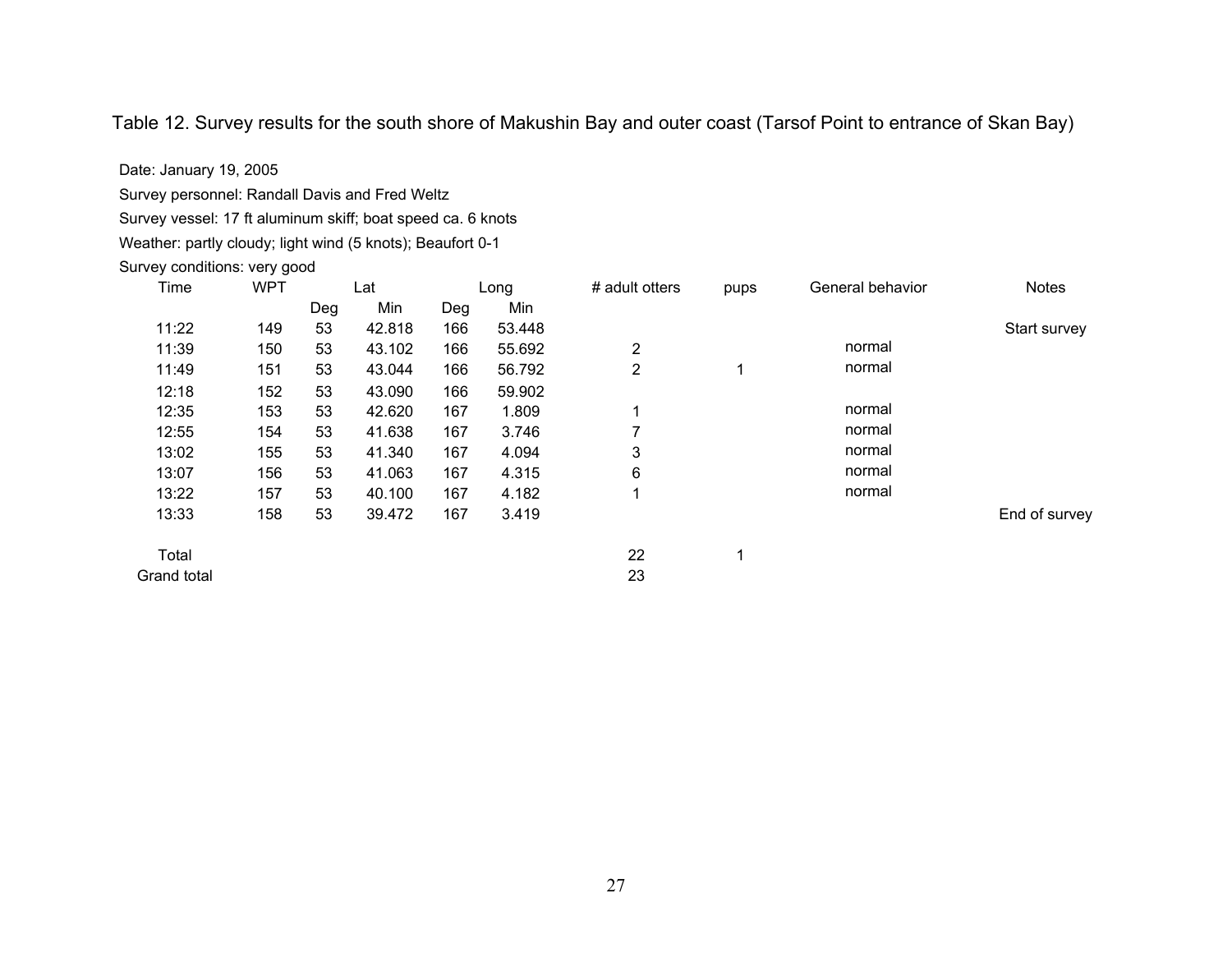## Table 13. Survey results for Volcano Bay and south coast to Makushin Point

Date: January 19, 2005 Survey personnel: Randall Davis and Fred Weltz

Survey vessel: 17 ft aluminum skiff; boat speed ca. 6 knots

Weather: partly cloudy; light wind (5 knots); Beaufort 0-1

Survey conditions: very good

| Time        | <b>WPT</b> | Lat |        | Long |       | # adult otters | pups           | General behavior | <b>Notes</b>       |
|-------------|------------|-----|--------|------|-------|----------------|----------------|------------------|--------------------|
|             |            | Deg | Min    | Deg  | Min   |                |                |                  |                    |
| 14:31       | 159        | 53  | 47.990 | 167  | 6.276 |                |                |                  | Start survey       |
| 14:37       | 160        | 53  | 47.765 | 167  | 5.868 | 1              | 1              | normal           |                    |
| 14:43       | 161        | 53  | 47.622 | 167  | 5.488 | 10             |                | normal           |                    |
| 14:46       | 162        | 53  | 47.325 | 167  | 5.481 | 7              |                | normal           | 20 harbor seals    |
| 14:55       | 163        | 53  | 47.140 | 167  | 4.696 | 5              |                | normal           |                    |
| 15:01       | 164        | 53  | 46.843 | 167  | 3.954 | 5              |                | normal           |                    |
| 15:08       | 165        | 53  | 46.517 | 167  | 3.209 | 2              | 1              | normal           | mom with older pup |
| 15:14       | 166        | 53  | 46.249 | 167  | 2.630 | 3              |                | normal           |                    |
| 15:28       | 167        | 53  | 45.459 | 167  | 1.960 | 3              |                | normal           | 22 harbor seals    |
| 15:38       | 168        | 53  | 45.249 | 167  | 0.687 |                |                |                  |                    |
| 15:44       | 169        | 53  | 45.322 | 167  | 2.057 | 1              |                | normal           |                    |
| 15:52       | 170        | 53  | 45.068 | 167  | 2.369 |                |                |                  |                    |
| 16:08       | 171        | 53  | 48.034 | 167  | 5.891 |                |                |                  |                    |
| 16:22       | 172        | 53  | 48.870 | 167  | 5.355 |                |                |                  |                    |
| 16:35       | 173        | 53  | 49.396 | 167  | 6.985 | 1              |                | normal           |                    |
| 16:46       | 174        | 53  | 49.511 | 167  | 8.357 | 5              |                | normal           | 2 harbor seals     |
| 16:58       | 175        | 53  | 49.870 | 167  | 9.556 |                |                |                  | End of survey      |
| Total       |            |     |        |      |       | 43             | $\overline{2}$ |                  |                    |
| Grand total |            |     |        |      |       | 45             |                |                  |                    |